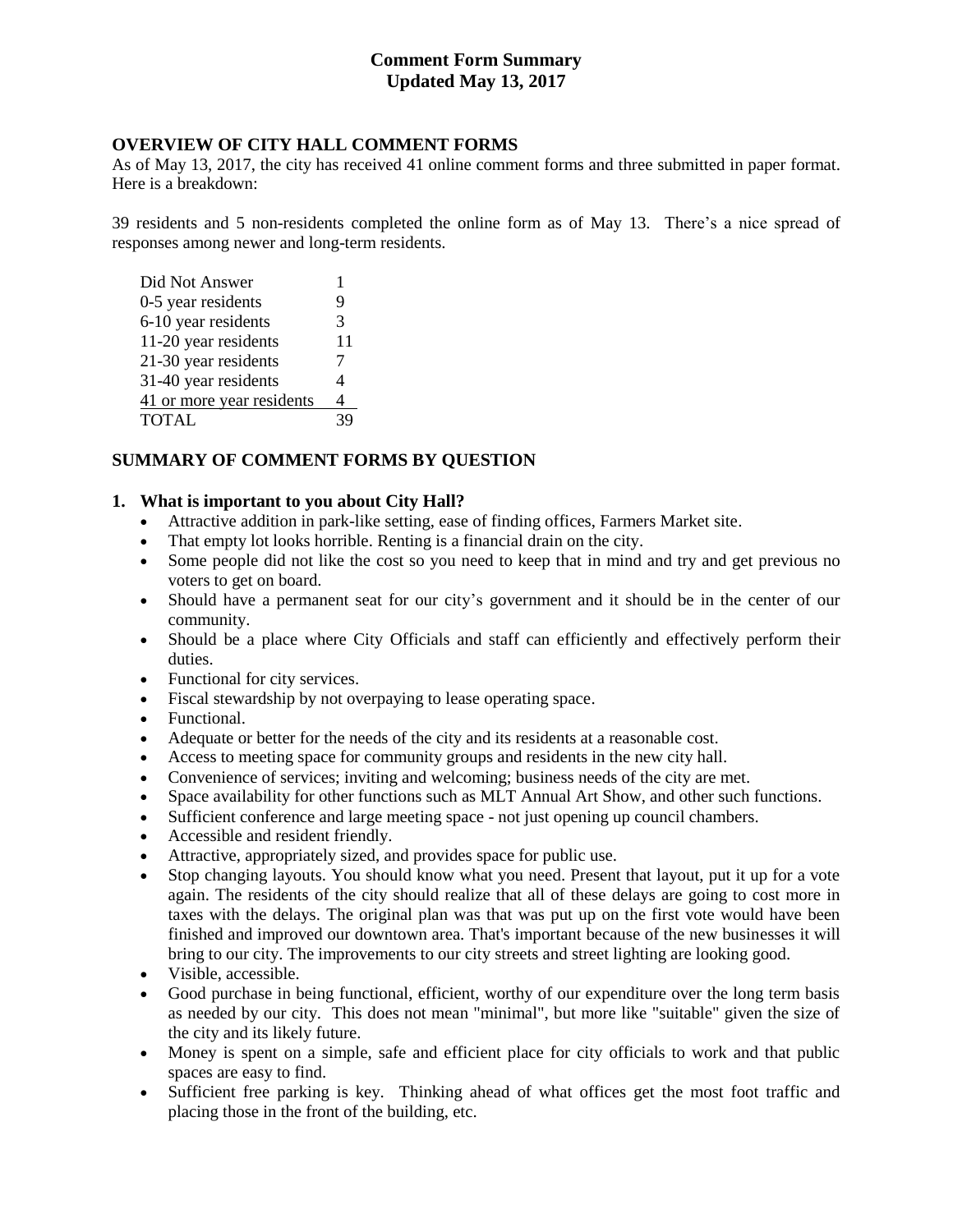## **1. What is important to you about City Hall? (Continued)**

- Full service capabilities (e.g. all in one location) often in other cities, one has to go to many locations for some services such as plan review, permit application(s), payments, etc. Also, efficient use of space (e.g. we hate the idea of rooms like council chambers being unused for anything buy the occasional council meetings - multi-use/-purpose is important).
- Central to the core of Mountlake Terrace town center.
- It needs to be able to meet the needs of the city for many years to come.
- That's it fair!
- Functional, adequate space.
- Functional and enjoyable for workers and visitors; Promote civic interactions; Room for future growth.
- Don't have one, only a temporary one.
- Sidewalks to buildings, ramps, parking, landscaping, post box, signs, library return box, coffee area.
- Low cost, low overhead. Nothing fancy. Follow what PUD does: Every purchase is seen by management as potentially being transparent, so they are spartan in their spending. I hate seeing City Halls that are ornate or ooze the image of pretentiousness. I know the mayor and city council want to leave a legacy behind, but don't let it reflect on your spending.
- Services available in one location, ADA accessible, modern effective council chambers, meeting rooms, parking, safe & modern facilities for employees.
- Accessibility to city services, welcoming design.
- Welcoming, creative atmosphere. Sense of Place (looks and feels unlike every other City Hall), Sense that money was well-spent. Ease of wayfinding. Architectural uniqueness. Welcoming to our immigrant residents as well.
- Long-term financial stability for the City (owning City Hall instead of paying rent), efficient use of taxpayer funds, City Hall having the ability to function as City Hall with offices, meeting rooms, and other essential facilities.
- It is several blocks from my residence so obviously . . . much more traffic and auto congestion and parking difficulties.
- To be able to have services in one building and not be paying rent.
- The entrance should be as simple as possible (.ie.) a manned counter with directions to all services provided (location within the building).
- Have a place for city staff to conduct their business.
- Stop renting/gathering space.
- Function and location.
- It needs to a functional Business Office that, I believe, should be pleasing to the eye and blends with its surroundings. It does NOT need to be a "public gathering place" nor a Taj Mahal.

## **2. From a customer standpoint, how can we improve the entrance, lobby and front counter areas to provide better service?**

- Entrance needs to be clearly signed, w/c accessible w/ comfortable lobby where the public can come and sit and read and see community information.
- Free wifi would be very cool and create a place to socialize around city issues and politics.
- Also, as a voice disabled person- it is very humiliating to stand opposite a glass wall and try to update my dog license in gestures. I'd like to renew my pet license online and not have to struggle to talk loud enough through glass at police station. (Submitted under what's important question)
- One stop for payments, permitting, pet licenses, tickets, etc. informational hub (submitted under what's important question).
- More chairs, children's area, more private passport area.
- Better signage above your front counter. More seating and place for people to fill out forms. Perhaps a kiosk for online services.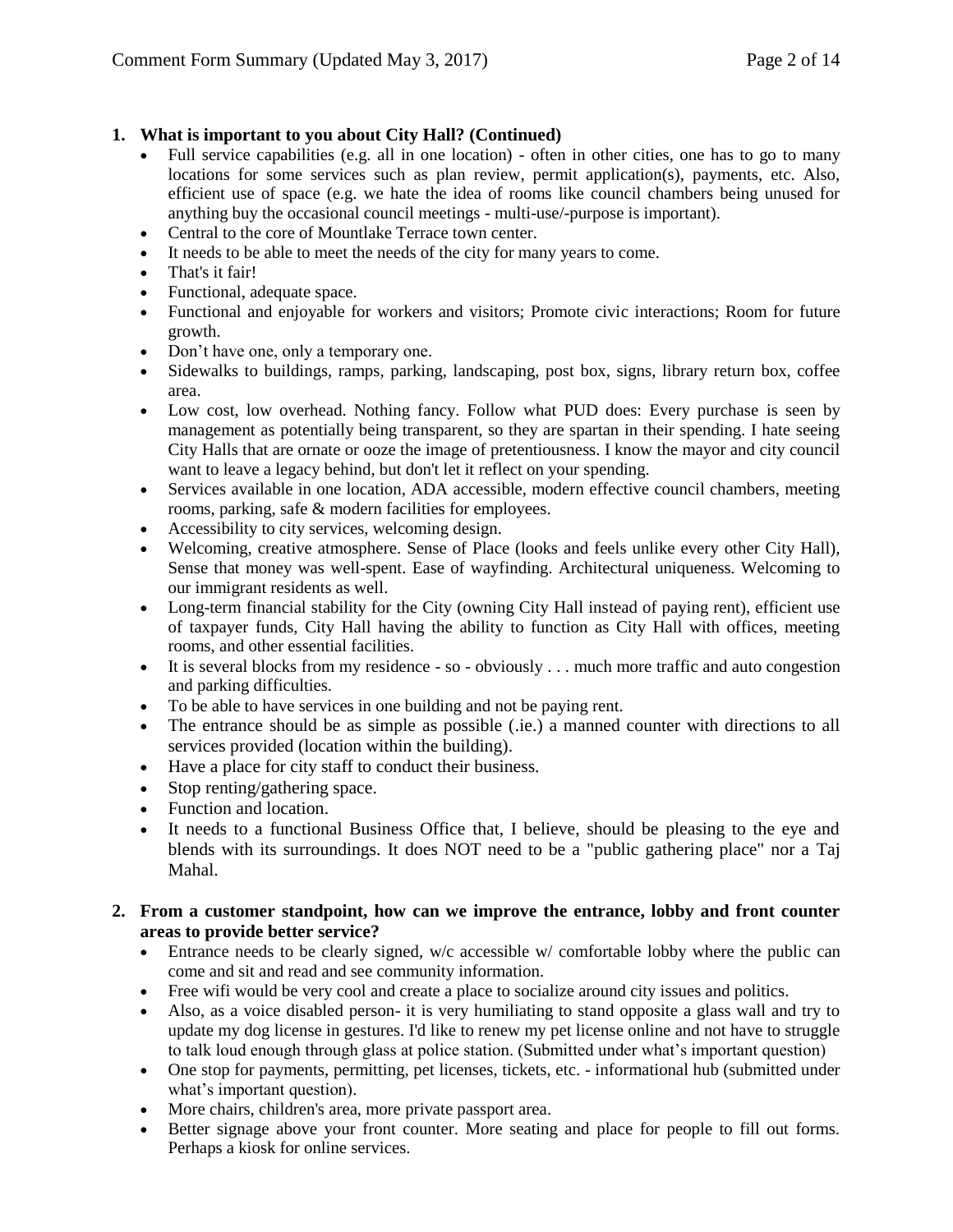- **2. From a customer standpoint, how can we improve the entrance, lobby and front counter areas to provide better service? (Continued)**
	- Having known some of the city's founders, it would be nice to tip the hat to some of them in the lobby in a display or some other way.
	- Want to see there is someone there to wait on me, have a place to sit if I have to wait and somewhere I can fill out a form if need be. Oh yeah, a convenient restroom.
	- Signs: if it is well-signed, it is easier for me.
	- W/C (wheelchair) accessible, wifi connection in lobby.
	- Plants & art displays from MLT school projects (largest single portion of my property taxes go to fund local schools so give them some wall space to show off what we are paying for)
	- Large clean well-lit restrooms.
	- Clear signage, counter dividers, etc. anything that makes it easier to know where you should go or who you should talk to.
	- Build a city hall!
	- Have a space where customer information is protected from public scrutiny.
	- Accessibility on the first floor when you first walk in for the most used services seems logical. Seattle City Hall has kiosks on the first floor to pay traffic fines, etc. when you first walk in.
	- Larger location; kiosks for making utility payments; include police administration in general front lobby counters.
	- Entrance needs to be open, bright, easily accessible with those with ADA/mobility issues. Copier available to public for making copies as may be needed.
	- Larger and more counter space for people to roll out plans, etc. Don't let people put their kids on the counter(s).
	- Signage, table for people to complete passport, etc. applications, payment kiosk, small room/area for children while parents are paying bills, etc.
	- Lots of greenery, natural lighting and perhaps a gentle fountain. And, to be able to sit down somewhere. A small coffee shop, perhaps?
	- As long as it is bright and welcoming I will be happy.
	- Bright open lobby area, with seating available, as well as tables to use for completing forms and documents. (Submitted under nice place to gather question)
	- Small confidential meeting spaces available for sensitive discussions. (Submitted under nice place to gather question)
	- Lobby and service counters should be decided by the city employees that have to man them.
	- Reception, info desk easily identified.
	- Should be on ground floor and easily accessible.
	- Operating public phone in the lobby (and a change machine) and some padded waiting benches. City Hall should not be a place where people loiter, but there needs to be adequate space for people to wait for rides or be able to stay out of the elements until their bus arrives.
	- Current configuration (and previous configuration in old, demolished facility) is satisfactory. Good signage, available information, seating, etc. have always been acceptable.
	- In reality I've never been in city hall until recently and never was in there to conduct business. The current space seems adequate however it was not busy while I was there. Public Internet access would be nice.
	- Not needed.
	- No barriers other than counters. Elderly and people with disabilities should be able to use services easily. Also a Community Transit bus stop. Lots of places to sit down, fill out forms, wait, etc.
	- Looks good to me, very functional and friendly.
	- Doors that are easy to open (not heavy), landscaping, student art, artwork, local photographs, comfortable seating, wireless internet connection.
	- Basic stuff: Front desk person, non-slip floors (not glossy tiles), water fountain, chairs, signs.
	- ADA accessibility, good signage.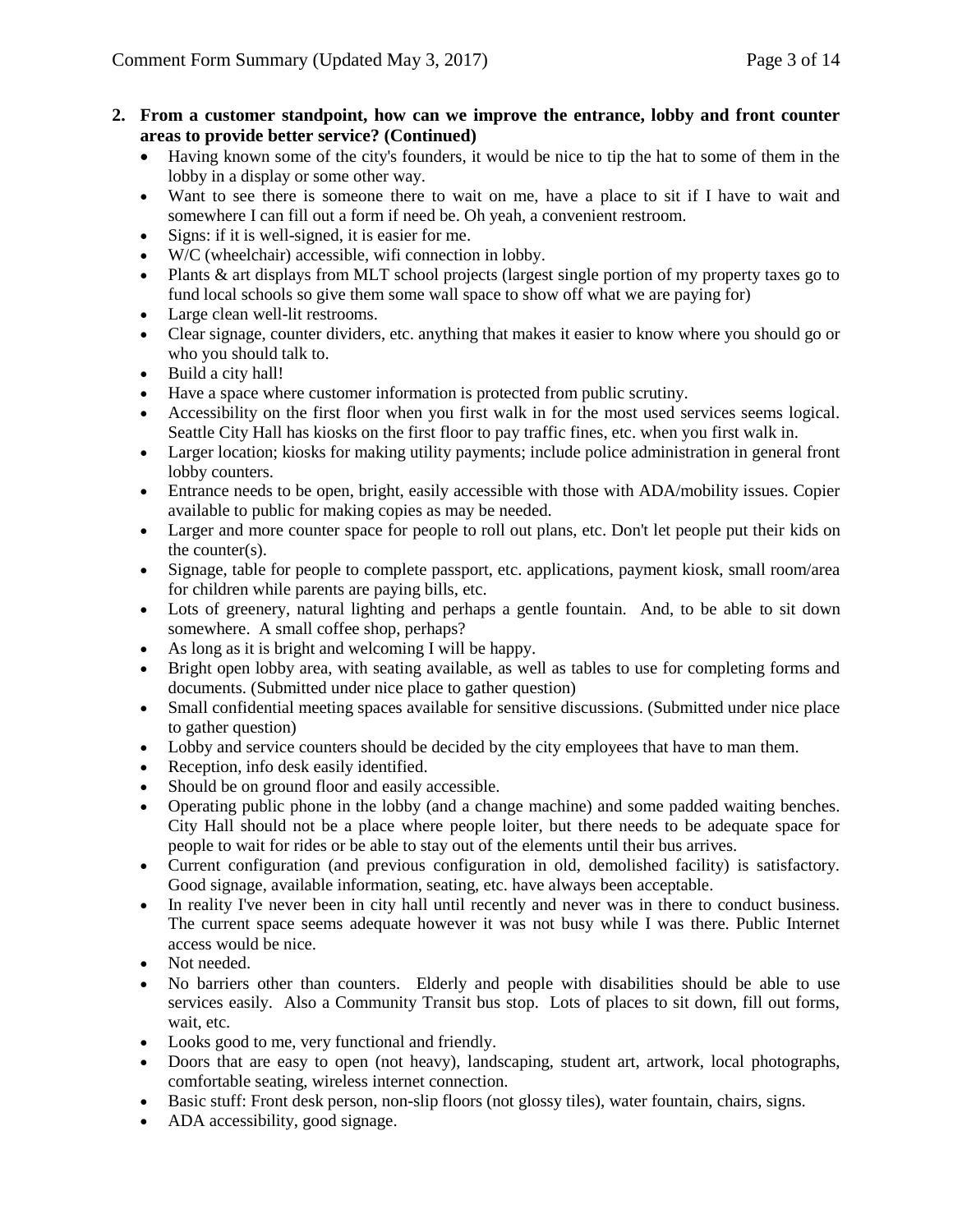## **2. From a customer standpoint, how can we improve the entrance, lobby and front counter areas to provide better service? (Continued)**

- Ease of orientation through architectural space, simplified signage, welcoming reception space. Natural lighting where possible. Use of color to warm the space. Artwork that reflects the community (perhaps from the schools). Customer service training for all floor staff.
- No improvements needed. Get in and get out should be the motto for the lobby and front counter, and the MLT staff do a fantastic job providing great customer service. Huge lobbies are for abysmal service providers.
- Public bathrooms!
- Simple concept, less customized details, low maintenance. I'm sure there will be signage so I'm not too stressed out about how much space I have around me to ask a question or pay a bill etc.
- The main lobby should simply have a manned counter with directions to the locations of the various department within the building so avoid an overcrowded front lobby counter space (just that, avoid overcrowding in the lobby area and avoid multiple services which bogs down the receptionist).
- Keep it simple.
- I hope the lobby is an inviting community space that maybe has a coffee cart, gathering space and info via computer/kiosk on happenings/events.
- Easy to access/easy to know where to go.
- One stop to pay utilities, pet license, business license, etc.

# **3. If you've attended a City Council meeting, how can we improve the look and design of the Council Chambers?**

- Artwork.
- More screens and bigger so audience can see monitors.
- Current room is fine. Size is fine for City Council meetings and appears many more chairs could be added if need be.
- Stop renting them
- Council chambers are fine the way they are but a better sound/recording system would probably be a bonus.
- More seating, ability to broadcast/audio and video of meetings. Shoreline City Hall's chambers are a good example. Maybe MLT doesn't need that large of a space, but half that size could work.
- Better sound system; padded seat chairs for more comfort those with back issues cannot tolerate sitting for long meetings.
- Greenery, natural lighting and comfortable seating.
- Perhaps a screen behind the Council or more/larger screens so the audience can see.
- Have never attended maybe they could be broadcast live on-line/TV.
- I have not been to a council meeting for years because of the idiotic issues that seem to come up each meeting. I understand the council has no control over this.
- Design is more important than look, but the old building had a nice piece of art depicting the city name. Could that be used again?
- Current chambers configuration (and previous configuration in the old, demolished facility) is fine. The space should be designed in such a manner that it can be utilized for other purposes, meetings, etc. It should NOT be so constrained that it can ONLY be used for council/committee meetings. For example, in a city our size, a room like council chambers should be able to double as an Emergency Operations Center (EOC) for as often as an EOC is needed.
- Actually the council chambers seem adequate to me. The center tables seem to be a waste of space but they are probably used for other meetings during the week. Larger monitors would be good.
- The chamber is fine, but many council members are condescending to MLT residents.
- Looks are not important.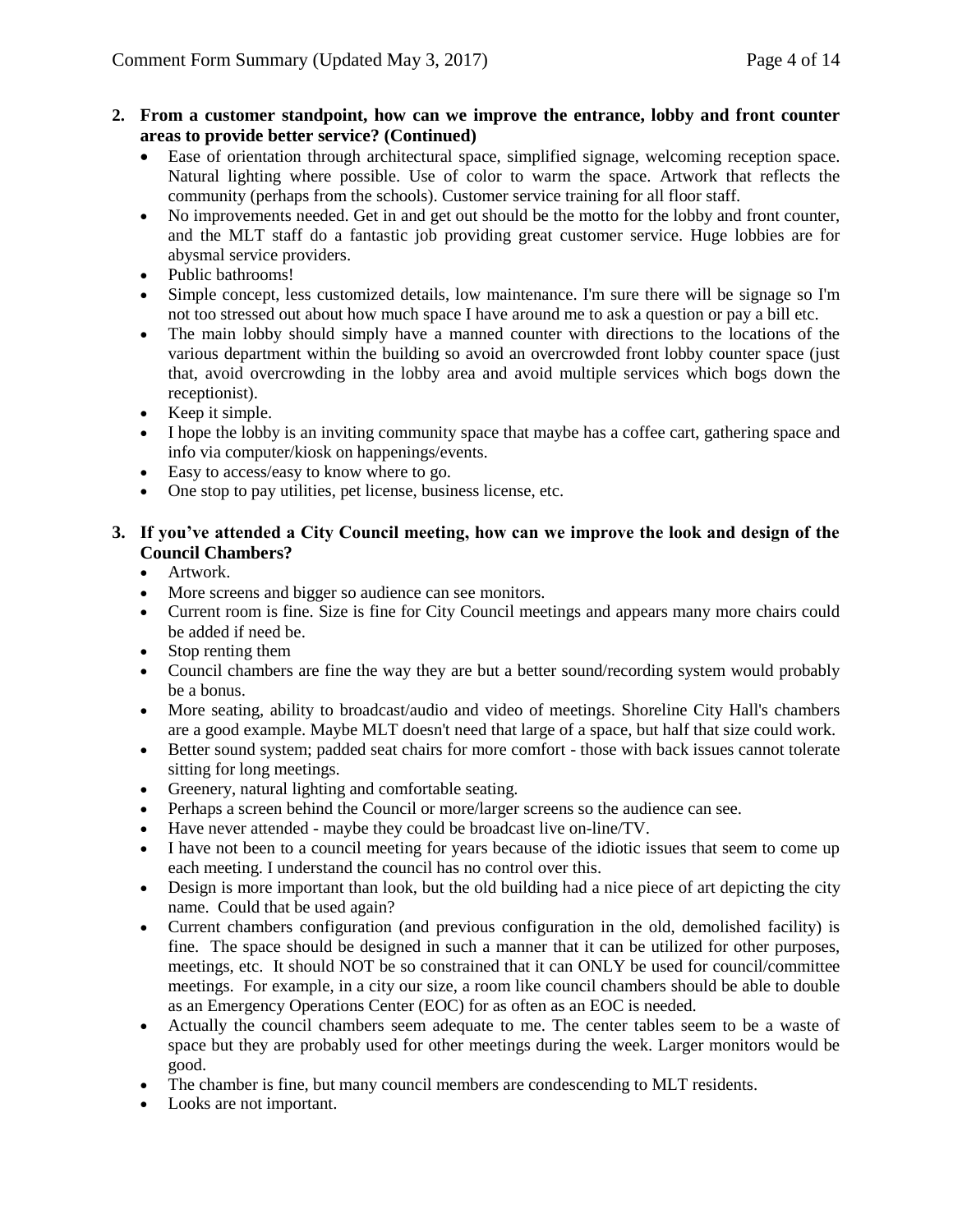## **3. If you've attended a City Council meeting, how can we improve the look and design of the Council Chambers? (Continued)**

- Design a flexible room, say two conference rooms that can be opened into one, some meetings are small and some have too many people standing, etc. Plan for growth and plan for involvement, everything is becoming more expensive, more regulated and thus more disputed.
- The look looks good, but the sound is terrible.
- Large space, good communication system, accessible.
- I haven't attended MLT's, but from other city chambers: make it less like a bland hotel conference room. Again, artwork that reflects the community. Warm lighting.
- Just wondering offering media audio/video feeds??? devices for hard of hearing, real time language translations/sub-titles - even English language subtitles, it is often difficult to hear council members speak - headset microphones would take care of that situation, move away from the rectangle - more circular, perhaps a conical shaped room to bring council closer to the audience???
- You cannot see all the people who are sitting at the work tables. Horse shoe set up maybe toward the audience maybe.
- Yes.
- Better sound more comfortable chairs turn down/off the fans.
- **4. Public safety is an important part of this project. We would like to provide more space for the Police Department, improve safety components, and continue to make the best and maximum use of the current Police Station. We would like your input on this part of the project.**
	- Need more space, better lobby area, better restrooms.
	- Police Station is too small so some space should be provided and security improvements made but not too much space or those no voters won't pass it at 60%. (Same person said this under what's important section.)
	- Current police station and new city hall be situated no more than a street width away. Current police station should be dedicated to police activity only. All administrative activity moved into new City Hall: records, licensing, counseling, shared conference rooms etc.
	- Yes we need a new police station.
	- Yes, this is necessary. I support this.
	- Perhaps the Police station could share conference rooms, storage and other common areas with City Hall which might free up space to develop more private interview rooms and cells in the current police station.
	- It's possible that dog licensing, and other non-critical situations/information could be provided at a counter in the lobby of the City Hall.
	- Having a place to make reports to the police, pay fines, etc. that is accessible is key.
	- It's critical that the police department is updated to meet not only current codes, but space for accommodating future code changes. Safety of the police and non-uniformed staff is important.
	- Why do they need more space? Should they not be on the road patrolling our streets? What's with the glass partition? Just because I received a ticket (that I am paying) does that mean I'm a criminal and should have to yell through the glass.
	- Enclose the area between the building and secured parking. Can a second floor be added?
	- If they \*need\* additional space, they should get it. Hopefully they can minimize space needed by administrative functions to help reduce the additional amount of space needed overall.
	- I feel that our police department is doing a great job.
	- Additional space for the police department if incorporated into the civic center should only include administrative offices, with holding cells remaining in existing police building, but expanded into areas currently used for administrative offices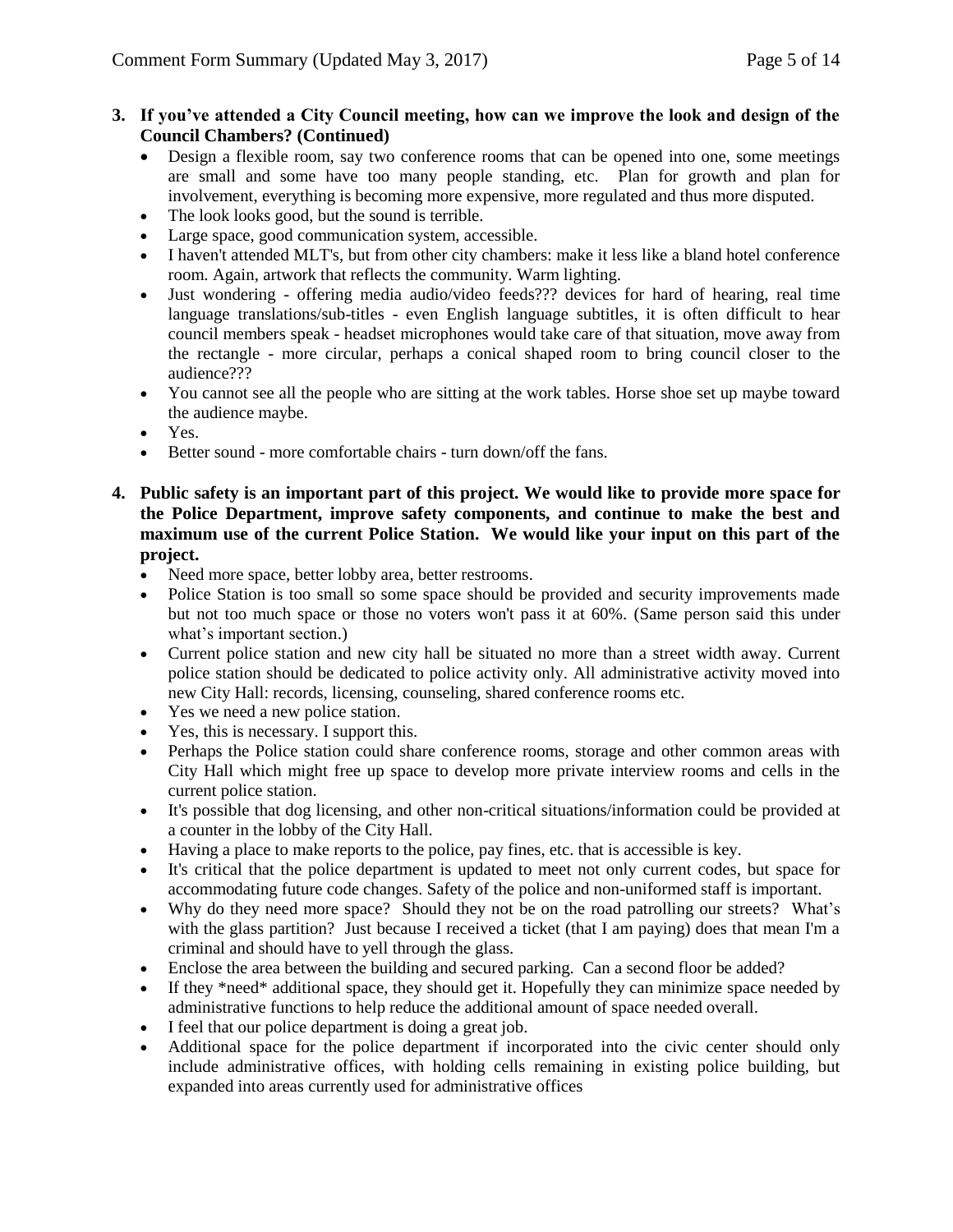- **4. Public safety is an important part of this project. We would like to provide more space for the Police Department, improve safety components, and continue to make the best and maximum use of the current Police Station. We would like your input on this part of the project. (Continued)**
	- If doing so has advantages, I would like to know what they are. The current police building is fairly new, so why isn't it satisfactory and how can we avoid any mistake that would make a new City Hall obsolete in just a few years?
	- The design is not important to me. The layout is important insofar as it is logical, i.e. those offices with the most foot traffic on the first floor and business offices above. I worked in a "green" building in Washington, DC and was not sure if I'd like the lights coming on only when there was a presence in the hallway, etc. I really liked it and think it's an easy build. They used quality carpet tiles which made inevitable repairs manageable and easy. We've come a long way in building construction materials and I'd like to see these kinds of cost effective ideas implemented. They look nice, too!
	- We agree that public safety is VERY important, that our police need many improvements, and would support such a measure. But don't lump several projects together!!! Part of the reason that we voted against the previous city hall measures was this combining of efforts - we would support a city hall measure, we would support a police department measure, etc. But it is very upsetting (worth of a 'no' vote) when items we would NOT support get (covertly?) intentionally lumped in with supported measures.
	- Like the current police department location because it's easy to get to, to find parking, and there is a secure entry. I like having the PD located apart from City Hall for both public safety and parking purposes. That doesn't mean that they should not have an administrative presence in the new City Hall, but a little space is not a bad thing. I've worked in "out buildings" and had meetings at a City Hall like environment as the executive over the course of several years. It is entirely manageable. (Submitted under the lobby question)
	- City Hall should be adjacent to the police station so meeting rooms, service areas, and records can be moved out of the current police station. Maybe even the some of the police personnel can be in new city hall building, not officers but Chief, prosecutor, service and records folks.
	- The police men and women should be in their cars working the streets. They really don't need huge offices.
	- Provide adequate space.
	- I think City Hall should be connected to the Police department, but perhaps with a covered walkway. I think the ballot for improvements to the police department should be separate from the town hall - it is important and should not be tied to the city hall debate. There should always be a separate public entrance to the police department for people who don't want to walk through City Hall to get to the police.
	- Police department needs a complete overhaul.
	- I would like to be able to renew my dog license ONLINE. I would like to be able to pick up paperwork without having to wait in line so the paperwork is in wall mounted document holders, application station for city jobs.
	- The police already get a large portion of our funding, don't they? Brand new cars, new tech, and priority treatment. Come on, tighten your belts a little. Don't be the divas of the community.
	- I've never seen the police station, but it obviously needs modern communication systems and accessibility.
	- It would make the Department feel more approachable/accessible to integrate its entrance with the central spaces of the Civic Center. Of course that must be balanced with safety and security, but it doesn't need to feel like a fortress.
	- Do what is essential for the Police Department but be brutal in sorting through facility features to weed out "wish list" items. The time for wish lists is past.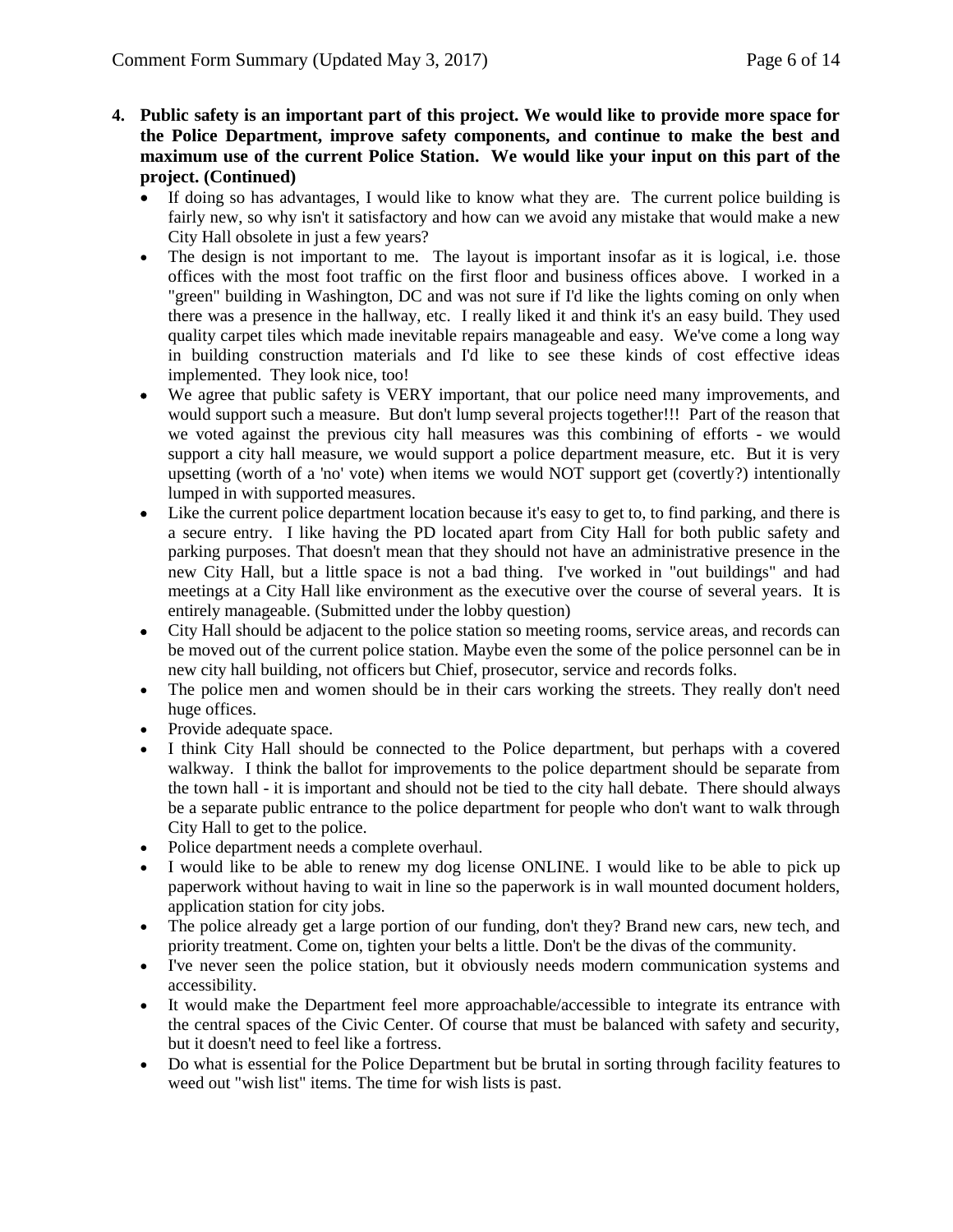- **4. Public safety is an important part of this project. We would like to provide more space for the Police Department, improve safety components, and continue to make the best and maximum use of the current Police Station. We would like your input on this part of the project. (Continued)**
	- Provide sufficient space and accommodations for the police department. I'm sure they'd like to work in a facility where they don't felt like they are in a storage unit or shoe box. Our city is growing and the police have more diverse rolls and needs in our community. Let's give them the tools they need to help our city.
	- PD should be close but not connected to City Hall; PD and the community needs to see the bigger picture - what happens if the City Hall measure fails?; Where do the staff and services from city hall go?; Manager Hugill mentioned cutting services - what services would be cut? Police? Would the people from city hall move in to the PD? Recreation? Does the pool not pay for it's own expenses? Streets? They are already in poor shape.
	- I have heard for a long time that the Police facilities are barely adequate and need improving. I am for this improvement, but not at the expense of a new City Hall. I like the proposed Ballot Measure Option 1 / Option 2 as set forth in the May 10th meeting.
- **5. Is the Civic Center layout and design important to you? What features would make it a nice place to gather in our Town Center?**
	- A gathering place that represents our city (submitted under what's important question)
	- Nice community gathering space with convenient connections between library, City Hall and Police (submitted under what's important question)
	- Yes, interactive artwork, passive areas for walking and having lunch and enjoying nature
	- Think about grassy areas with benches. Not too many frills. Would love a splash pad for kids/families to gather. If too expensive, leave room to add later. Space for return of the farmers market or have it on 58th again.
	- Better connections into Veterans Park. Dog friendly features like water bowl, pet waste bags. Keeping costs down, you could use 1% for Arts funding to add a small fountain to encourage gathering.
	- Would love space for a coffee vendors inside lobby or outside or both.
	- Small public space in front with area to sit. This space could be used for small events in the summer. Allow some vendor space for lease coffee and pastry shop concept.
	- Yes!! Benches, benches, benches, low-water native plants or a community garden spot.
	- No, City Hall should be a place for the City officials and staff to run the City, not a place for people to gather. No one is going to gather so why waste your money on this. Look at Brier City Hall - not flashy, very user friendly - probably too small for MLT but we are not Bothell or even Kenmore and don't need grandiose facilities.
	- Trees and benched.
	- Just make city hall and the police dept functional.
	- Yes. A water feature and/or public sculpture would be nice with built in seating. Something like they have at Thornton Creek in Northgate. A space for outdoor performances.
	- Building in architectural guidepaths to give a sense of passageway will also encourage movement across the space. For example, include bushes along a circular path that cuts diagonally across the square.
	- I like the idea of having the "gathering space" closer to the intersection. I would really like to see the Farmer's Market come back to MLT :)
	- Shoreline City Hall has a nice design. Something similar on a smaller scale, space for art, places to sit outside, parking.
	- Pleasant to look at and an anchor in the downtown.
	- Benches (and maybe tables) for people to stop and talk (maybe even read books). Also grassy area.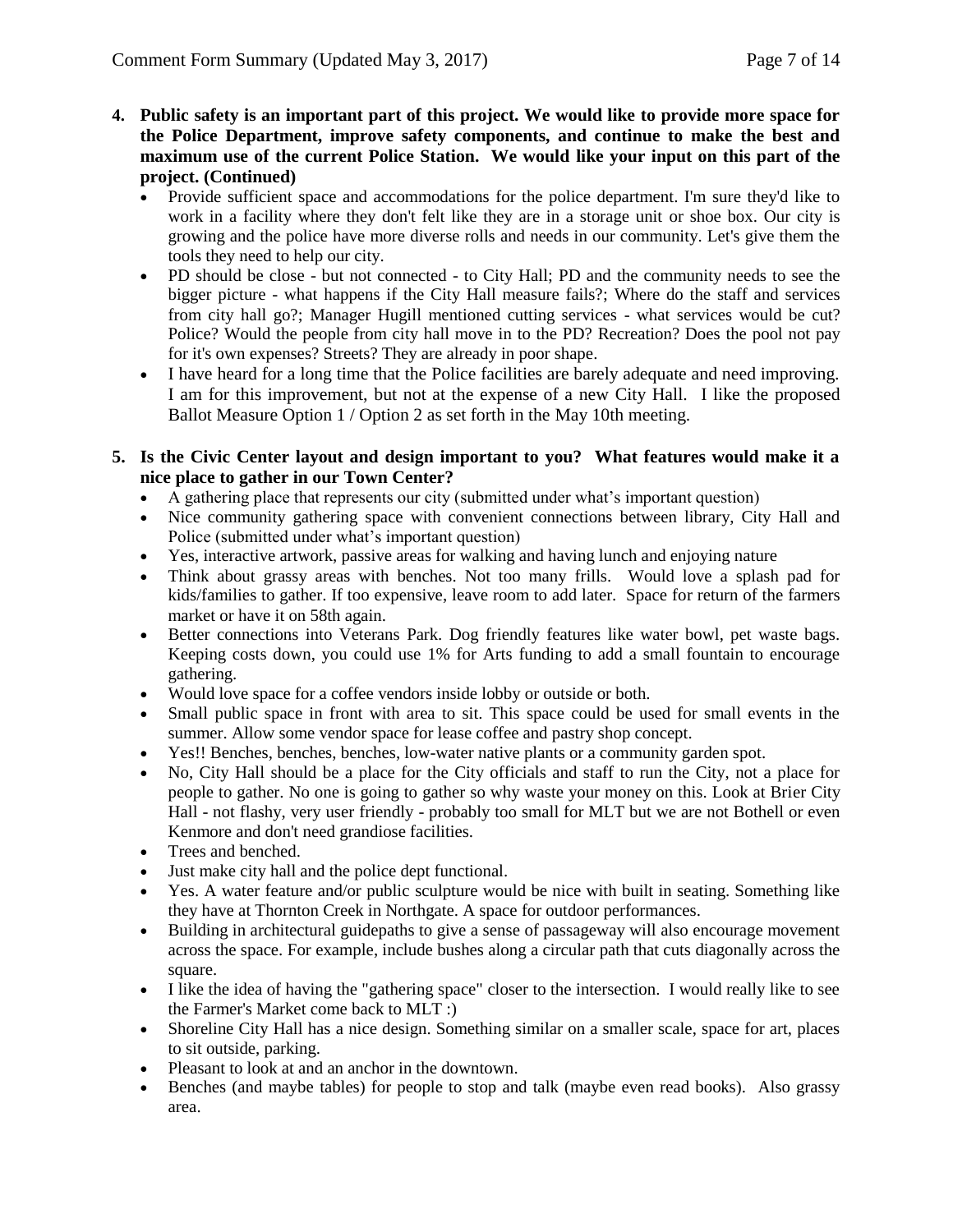#### **5. Is the Civic Center layout and design important to you? What features would make it a nice place to gather in our Town Center? (Continued)**

- Some open, green space, maybe with a fountain. Comfortable seating, perhaps with some small tables, and hopefully protected from the rain.
- A welcoming plaza/grassy area that could be used for town gatherings/farmers market, etc would be wonderful.
- The original design was well thought out. It would be a great improvement to our city.
- Public outdoor space incorporated into design.
- We don't, and won't 'gather' in the Town Center just to hang out! (That's what the Evergreen playfields, the rec center, and other areas are for.) The Civic Center should be mission focused - I come there to do business (passports, permits, plan review, pay bills, etc.) and want to be able to get in/out quickly and efficiently.
- Open space in front with low maintenance landscaping. Would be nice to have something to draw young / family folks. Spray park low key skate area.
- Indoor and outdoor gathering spaces for citizens.
- If keeping cost in check No.
- Keep it simple, keep cost down.
- I see eventually an open plaza at the corner, so people are welcome to come, maybe a small, simple fountain, Benches and seating (with backs). I'd like a Community Transit bus stop in front of City Hall. I'd really like underground parking. I think parking lots are a waste of space. I think the police department should have separate parking and entrances so their vehicles can move unimpeded.
- Yes, build for the future. Make it a gathering place. Make room for our art show.
- Landscaping with low maintenance shrubs, flowers, or trees, comfortable chairs, free wireless connection, coffee shop, lecture room with monthly lectures, ART WORK from school district.
- See prior answer about cost savings. No Taj Mahal.
- Layout & design are important somewhat, but Form Follows Function. Functionality is paramount.
- Area for gatherings, free concerts, street fairs etc.
- Would like to see an attractive plaza linking library, city hall and the park, and would love a splash fountain feature (like University Village) for kids water play. (Submitted under Veterans Park question)
- Some type of central gathering space, possibly circular, would be very inviting. Shade trees and lawn or walkable groundcover where possible makes it more inviting still, especially in summer.
- Keep gathering places and other "bonus" features to the minimum required for City Hall functionality. If I want to gather for some fun with other community residents, I'll go to a park or Diamond Knot or invite folks over to my house. If we as a community wanted gathering space, we would have voted for any of the previous three City Hall proposals. Stay focused on developing a good design for City Hall; a well-designed City Hall will fit into the Civic Center just fine, so keep open space around the perimeter of the new City Hall and don't spend a lot of time worrying about the Civic Center.
- A feeling of openness; there will be a coffee stand provide larger tables that promote sharing and conversation with those we do not already know! a quiet room is also easier for conversations.
- Parking. Plenty of it because it is very ugly driving to the library and the streets are lined with cars. The overflow from the transit center ruins the former neighborhood feel of MLT.
- I think the Civic Center is just that -- a City Hall that includes Police facilities. Design should include a gathering place FOR THE FUTURE. For now the emphasis should be on the City Hall and Police Department facilities.
- I don't think of city hall as a place for people to gather. We already have and soon will have even more commercial places. The library, senior center, rec pavilion, schools, churches and parks should provide plenty of non-commercial space. We need a city hall, not a Civic Center that may not be used much.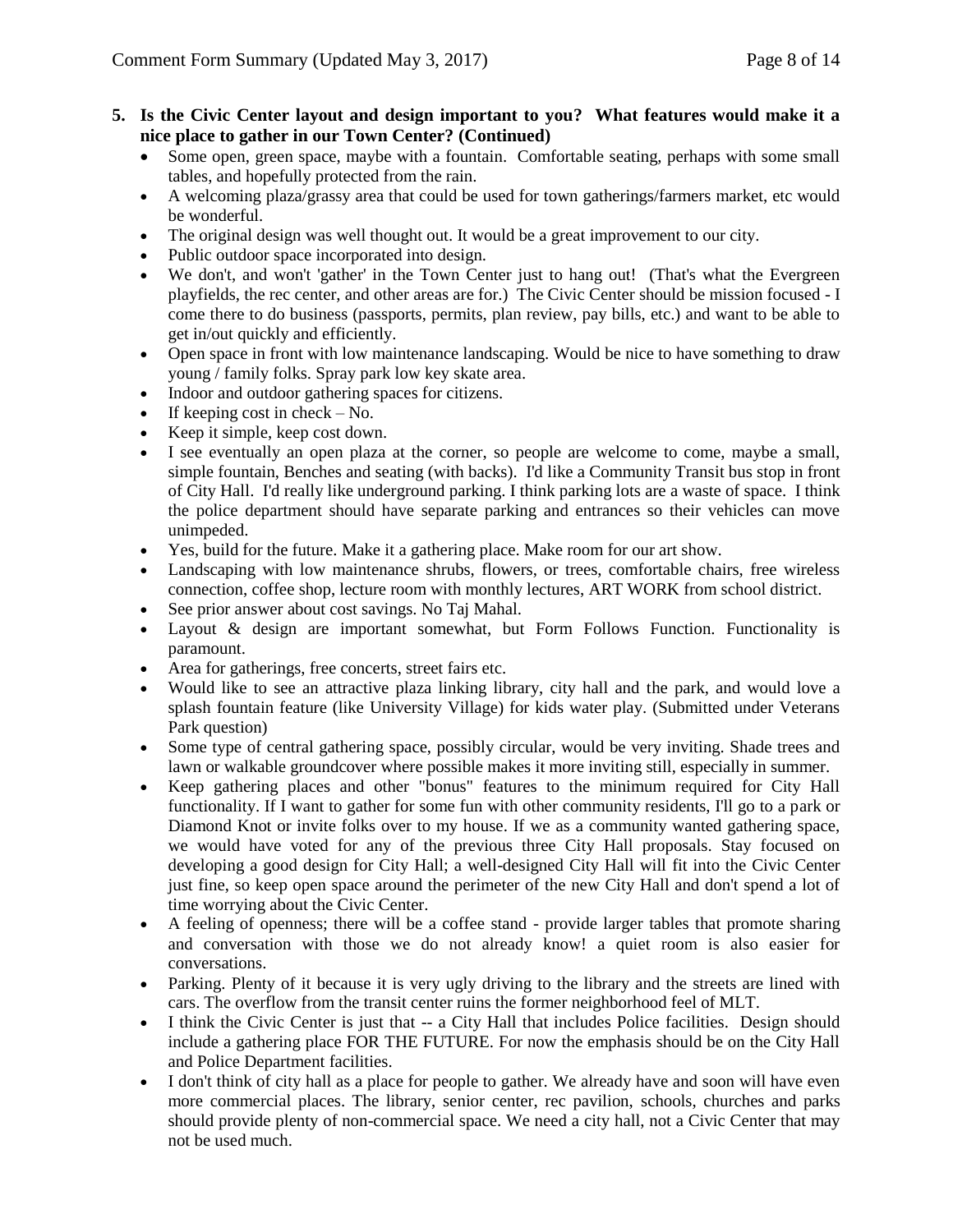- **5. Is the Civic Center layout and design important to you? What features would make it a nice place to gather in our Town Center? (Continued)**
	- YES.
	- Sorry to hear that the plaza was cut to lower the cost would like to have kept that feature but if it could be added later (sooner) that would be tolerable.
	- The City Hall should not be a public gathering area. The City Hall is for conducting City business.
- **6. Ideas for connecting the Civic Center to Veterans Memorial Park and/or the Transit Center?**
	- Make the park a part of this project and make a well-lit, safe connection through the park to the Transit Center since the community is becoming a transit oriented community (from what's important to you question)
	- Orientation of the building, linking uses from one area to the next.
	- Clean trimmed up path with lighting to transit station.
	- Not needed.
	- Lights.
	- No, not needed.
	- Use the existing trail that cuts through the park and lets out at the northeast pedestrian entrance to the transit center surface lot. Make this a more permanent path with signage and clearing. Lights just along the route in the park would be helpful for commuters who get back after dark. This path is ideal for moving people from the transit center to downtown core as it is relatively flat, quiet and scenic, vs. the sidewalk along 236th which is noisy, hilly and not as direct.
	- I'm afraid I don't feel comfortable walking through Veterans Park at any time So I just avoid that area.
	- More trails, a paved trail to both the park and transit center?
	- Wider, well light trail to the Transit Center. This should provide routes to Veterans Memorial Park from the Civic Center area.
	- Pave the trail and add lighting.
	- Could the trail(s) be paved or at least graveled on a regular basis? Lighting to make people feel safe to use in the early morning and evening.
	- A small amphitheater in the wooded area between the library and the path that runs through Veterans' Park, for live plays and concerts. Also, please lay down some gravel on that path! In the rainy weather, parts of the path become a muddy swamp.
	- Not had a chance to walk the path between the two. I like the trees, but the memorial park seems very dark.
	- If the city is putting a through street to the park and ride, that should handle all of the other concerns. 60th???
	- Incorporating paved pathways with natural plantings landscaping and good lighting.
	- As in bus service? I'm not sure the intent of this question. If bus service is meant, I would think that would be a given.
	- The current walking (bike?) path(s) are acceptable. Perhaps more lighting for night time.
	- Paved paths and lighting
	- Pogo sticks, for sure.
	- Not needed.
	- Not needed.
	- I would love a covered walkway to the library. Make it easy for people to walk to and from both. As I woman I will not cut through Veteran's park to the Transit Center. I enjoy the park as a park. I think you are better off with a local bus that would stop in front of the City Hall/Library and then continue on to the Transit Center. The elderly and handicapped are more likely to use this, as I would I. Of course bike racks.
	- Not at this time. As we need to conserve money due to all the stuff the state, federal, and all the extra stuff that is being put in front of us this year.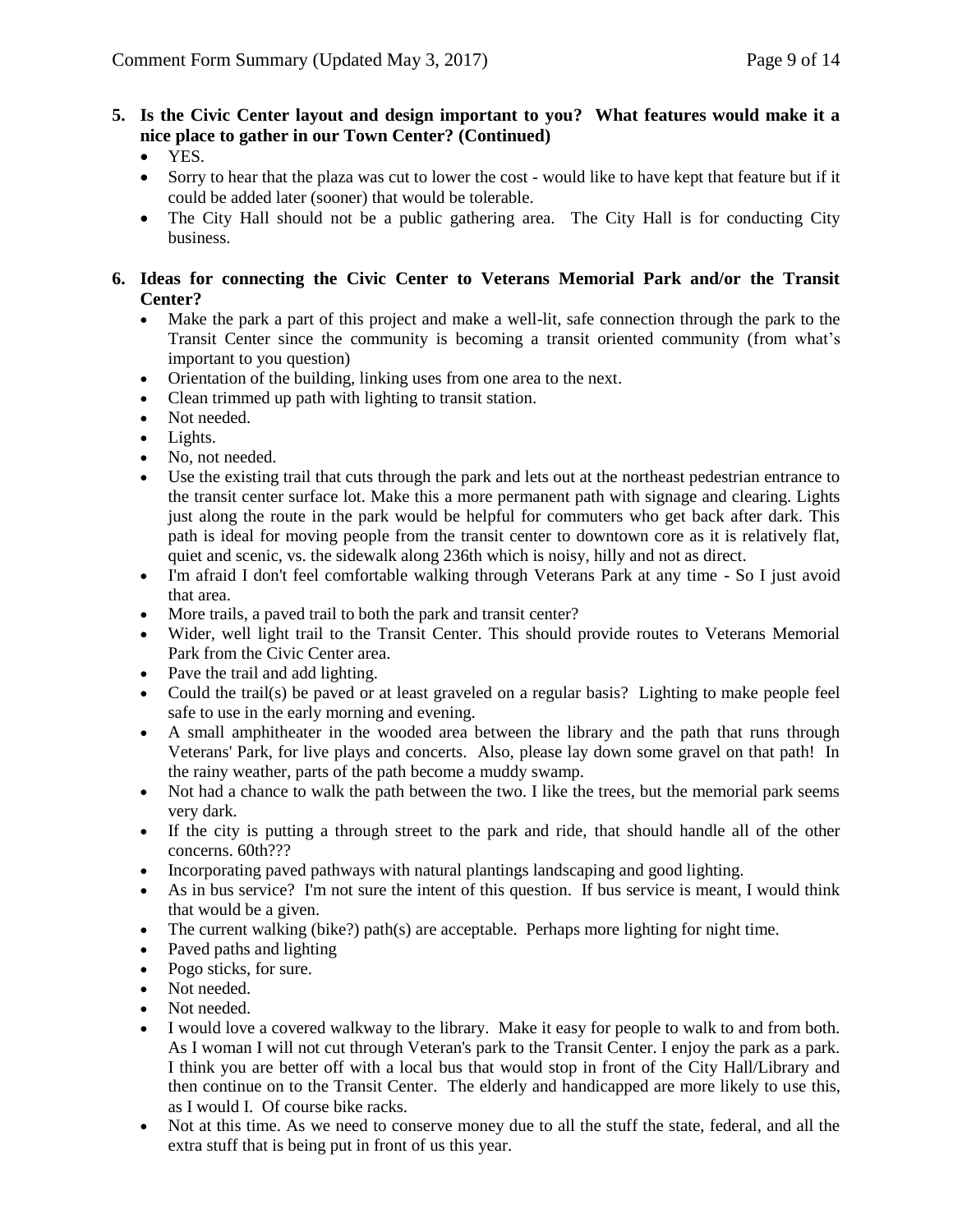## **6. Ideas for connecting the Civic Center to Veterans Memorial Park and/or the Transit Center? (Continued)**

- Not necessary.
- Wide sidewalks, native plantings, good lighting.
- Only to widen and light the primary path to feel safe. However, preserve the native wooded character of the Park. Wayfinding signage.
- In the near-term, replace the spongy, muddy path from Veterans Memorial Park with better surfacing. With the new Sound Transit light rail station and the residential properties that will be acquired adjacent to the existing park and ride, there is a golden, once-in-a-city-lifetime opportunity to create connected, inviting public space that makes it a pleasant walk from the new light rail station up to what will be a vibrant Civic Center. Veterans Memorial Park is in need of a total makeover (last time I visited with my kids, I left quickly and called the Parks Department to report a tree that was about to fall on the trail), and there is a good opportunity coming up to make that happen.
- Somehow . . . it has to be non-obtrusive to the current (animal and plant) life that live there! Obviously(?) it will have to accommodate wheelchairs and bicycles don't forget entrance/exit that also works with the library.**)**
- Yes! Maintenance and improvements on the trails, lights are needed for safety. Yes there are animals in the woods, but there needs to be more attention to the pedestrian safety between the transit center and library/city hall areas.
- Not really. Uncontrolled addition to parking for the commuters all day every work day. Not conducive to the "walk around" concept.
- Pave and light the walk-way down to the Transit center. No additional connector to Vets Park.
- NO!
- Paved trail with lights would be nice.
- Providing access to VMP should be provided BUT any improvements should stop at VMP's edge. There should not be any Park or Trail improvements (those should be a separate issue for a completely different time).

## UPDATE – The Post Office is no longer interested in this option. No need to answer this question.

- **7. The Post Office is a social hub that activates the community. Would you be interested in space being added to the project (increasing the total cost) for the Mountlake Terrace Post Office if they were interested in leasing space in the building?**
	- As long as it's not too far to walk to drop off mail.
	- Absolutely but not if the total cost would tank the vote. Since I was a yes voter, definitely poll previous no voters on this. I see this project boiling down to finding a suitable proposal for previous no voters.
	- If the lease will pay for increased cost.
	- Yes! I love this idea.
	- Not needed. It is not a social hub, this is an in and out place and I have never heard of anyone being excited about going to the Post Office. It is more of, ughh I have to go to the Post Office.
	- Yes. Parking for the Post Office is terrible.
	- No but only because I think those who are against progress would vote no if it costs more.
	- No, would make too much traffic in there.
	- YES! Great idea!
	- Would be great if the post office were in the new City Hall building as I feel it's current location isn't very convenient but what happens if the USPS goes out of business - What happens to the space then?
	- Sure. The Post Office is very small and there are only really three hard to reach parking spaces.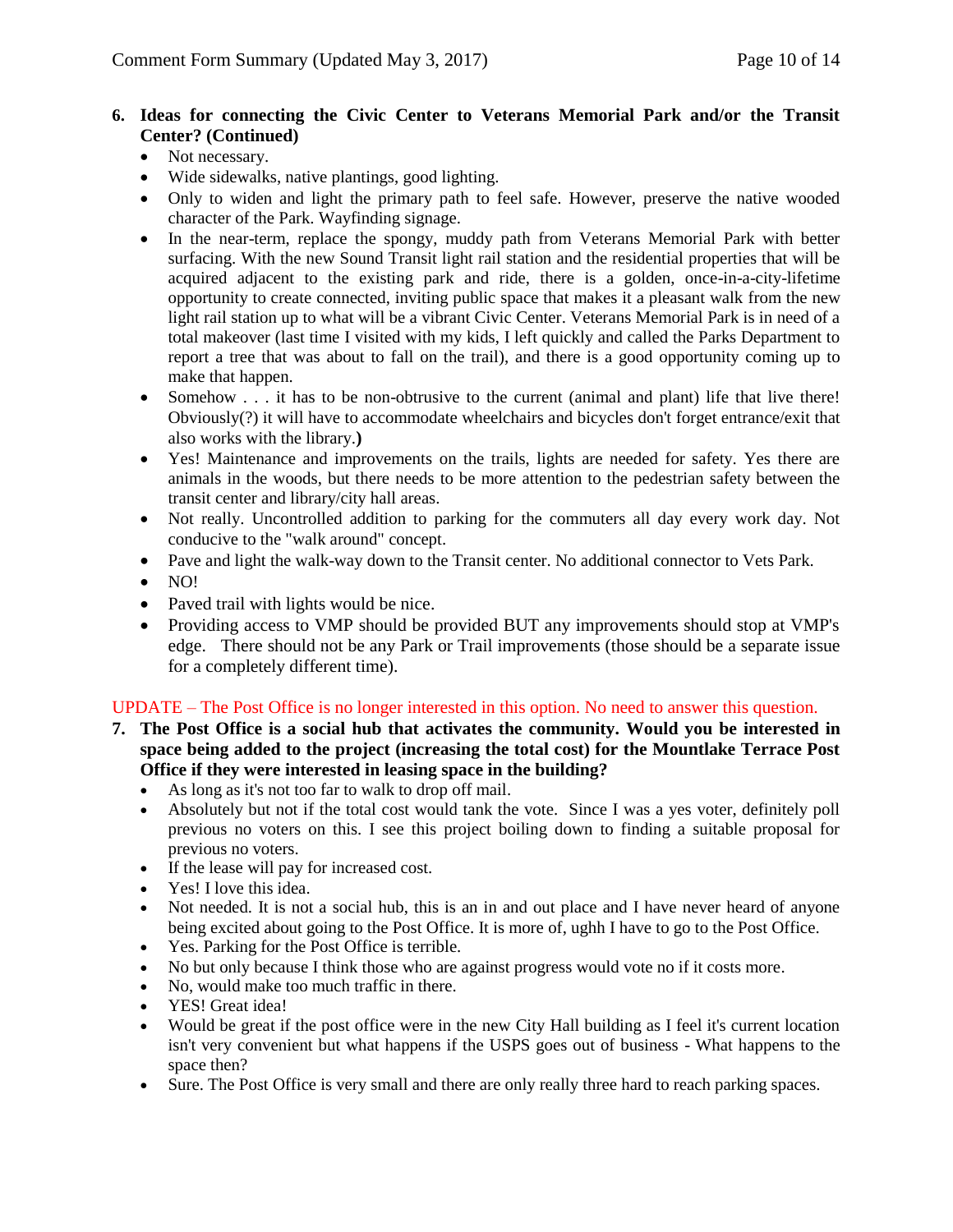- **7. The Post Office is a social hub that activates the community. Would you be interested in space being added to the project (increasing the total cost) for the Mountlake Terrace Post Office if they were interested in leasing space in the building? (Continued)**
	- Yes. This would bring "one stop shopping" into one facility, City business typically "slows down" during the Christmas holiday time between end of November to early January. This would mean those mailing packages, etc., for holiday delivery would not be impeding city business with customer "overflow".
	- Don't care either way
	- YES! Don't want to lose the Mountlake Terrace post office if the building they are in sells.
	- YES!
	- If it would offset the additional cost (at least mostly), then yes. If this would lead to them having Saturday hours, even better.
	- I think it is quite a convenience to have our post office locally. If the post office is to be relocated out of the city, then it should be discussed. I think it is a bad idea to have the post office in the city building. Parking and delivery take up a lot of space.
	- $\bullet$  No.
	- Yes, if they are paying for such lease.
	- No. I like the current location of the post office but I do think that the office space absolutely needs to be remodeled to, at a minimum, add better air circulation and replace the carpet. I'm a weekly user of the USPS and every time I fill out the survey to USPS and make this point! I'm nervous about too many services being in one location. Is it really cost effective over the long run? I'd be interested in hearing the case for that.
	- The Post Office is a social hub that activates the community. Who on Earth came up with that quote?!? You have GOT to be kidding! No one goes to the Post Office to hang out... Perhaps next door at Diamond Knot Brewery. We hate going to the post office - old, decrepit, long lines, etc. Meeting a neighbor at the post office doesn't make it a social hub any more than meeting a neighbor at a gas station would.
	- Only if they commit to a long term lease.
	- Yes. Our post office is an embarrassment and has almost no parking!
	- Does anyone use the MLT post office? I don't.
	- $\bullet$  No.
	- I don't see the Post Office as a hub of activity, however, I do think it is very important to have. I would be okay with the post office in city hall, but it's not make or break for me.
	- If feasible.
	- Yes, this would be great to have Post Office in or near.
	- $\bullet$  No.
	- No opinion.
	- Yes.
	- Yes! If it's economically feasible. More reasons to visit the Center makes it more accepted and feel safer.
	- Nope. Upfront costs are the issue and in the long-term, the City needs to be a service provider, not a landlord to the Postal Service. The Postal Service is an anachronism and we shouldn't be planning long-term for it.
	- YES! of course that provides other problems such as a drive-up drop-off box, wonder if it could be somehow incorporated in the entrance-way along with the coffee stand/cafe area?
	- Yes because the current location could be potentially sold and is crammed as it currently is.
	- Only with a long term lease in hand.
	- No. Let's think about putting the Post Office in the complex on the Roger's Market site.
	- Thanks for trying.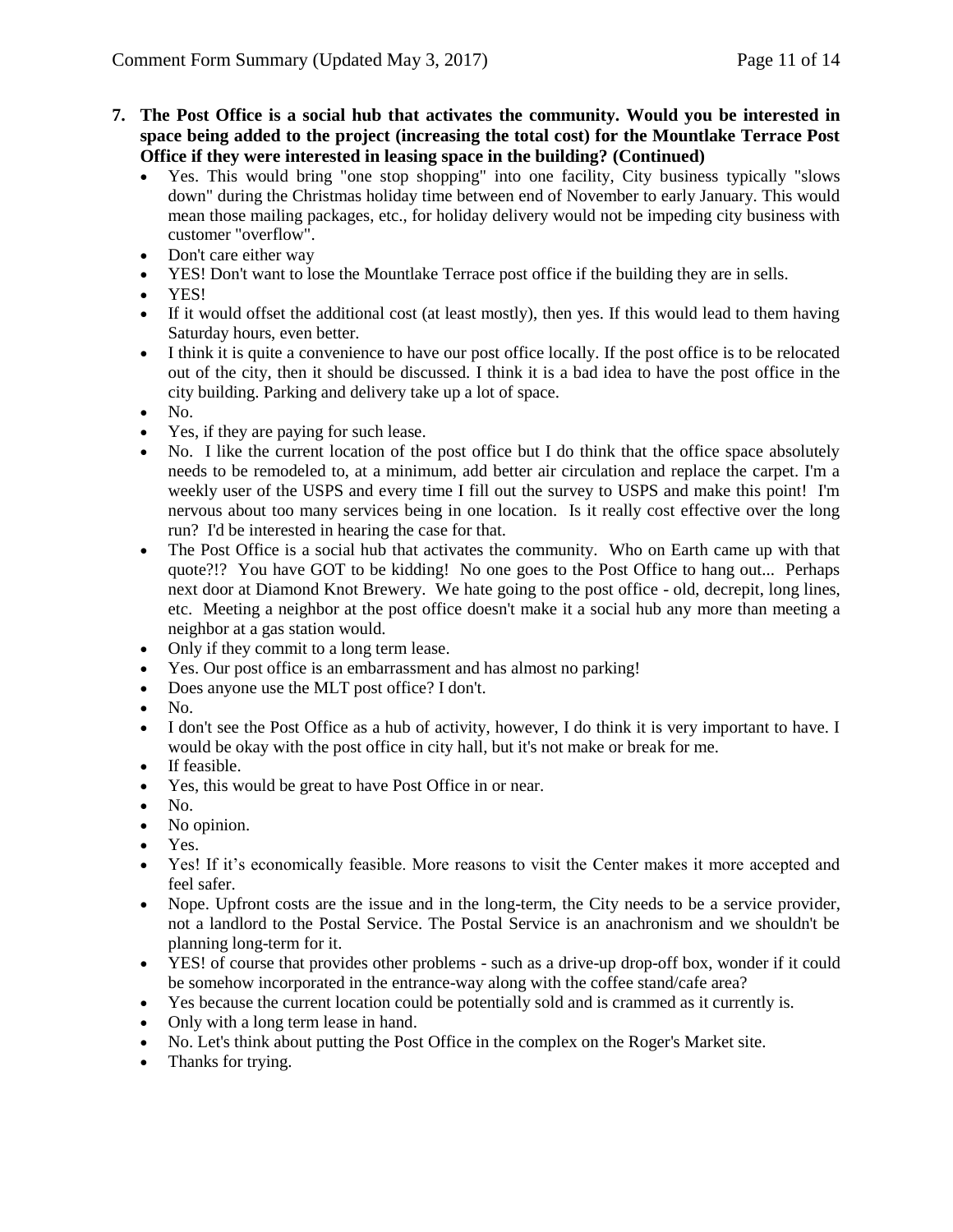## **8. Any other comments?**

- Thank you for the great EARLY outreach! Nice job!
- I'm an old guy but I'd like to see a small skate park around the front that could be used by library, art, street vendors by reservation. Skate features could be concrete rails, benches, and tables. They'd be multi use and low maintenance. Entrances to City Hall should be ground level.
- Thrilled to give input and look forward to seeing the project along. We have so much potential to create a strong community if we respect those who have been here long term while also welcoming new-comers. Things like children's artwork, recycling bins, comfortable seating, wifi, friendly staff, coffee bar, water fountain, pamphlet rack, handrails for those with balance issues, small areas for private conversations with our officials!!
- It is painful to go into the police station and make embarrassing inquiries by yelling thru glass, and accessibility for differently abled and a place to get information about lost/found pets.
- We need a modest City Hall that allows our City Officials and Staff to do their job efficiently and effectively.
- It would be nice to have rooms set aside inside the city hall for public meeting space and/or nonprofit offices, like they do at the Shoreline Conference Center. A space set aside for an historical archive or museum would also be a unique feature.
- Don't put in a bunch of expensive "yard art" :) I'd rather see the money go into the actual buildings and landscaping.
- Time to offer a project that can realistically pass that meets the city's needs and that of the residents. Really important to get this done this time while the economy is doing better. After missed opportunities in the past, it's obvious that all sides need to figure out a way to just get it done and move anyone who is on the fence to a yes vote. Despite having a mortgage, debt and going through a career change I still voted for the last two proposals to build the city hall because it made sense for the future both from a costs standpoint and meeting the future needs of the city. The few dollars in a tax increase seemed still worth it looking at it from a costs benefits analysis viewpoint. Obviously there are some who vote no on any tax increase, but it seems like a few more yes votes and clearer common sense reasons to support this are in order.
- Important that the new Civic Center be utilized for city business and functions. This will, hopefully, keep cost within a range the public will accept for a bond issue. An alternative backup plan "B" needs to be readily available if the public does not approve whatever bond issue is put forth.
- Is the PA an employee or a contractor? The PA is not listed in the budget(s) as an employee which to me means a contractor - why does the PA have an office? Should he/she not have his/her own office? Do we not pay him/her a salary/retainer? Or does the PA pay US rent for to have an office in City facilities?
- Entrance on level ground (no stairs for people to access the lobby area). Orient the building to be welcoming. Family/transgender restroom(s). Meeting space the public could reserve/use.
- Would the MLT Senior Center be moved to the Civic Center? It seems like it should be, to be more centrally located.
- Too bad this could not of been dealt with before our transit system had put more taxes on us. I'm tired of lining someone else's pockets. Let's get our city hall done.
- The library building should also be considered in the overall plan, it is a community "third place" that many community members use as a meeting place.
- Can polling of some kind be done to judge the readiness of MLT voters to accept this project [60%] prior to the point it is submitted to the more expensive official voting process?? It might allow 'us' to keep adjusting the plan and polling until we get a 'winner' of yes votes.
- I've worked in a lot of USG, WA State and private buildings over the years. Speaking from the perspective of the person who would be working at City Hall, having plants, a waterfall, art features, etc. were never important to me. What was important was good natural light, clean and functioning restrooms, flexible HVAC systems and a small but good public cafeteria.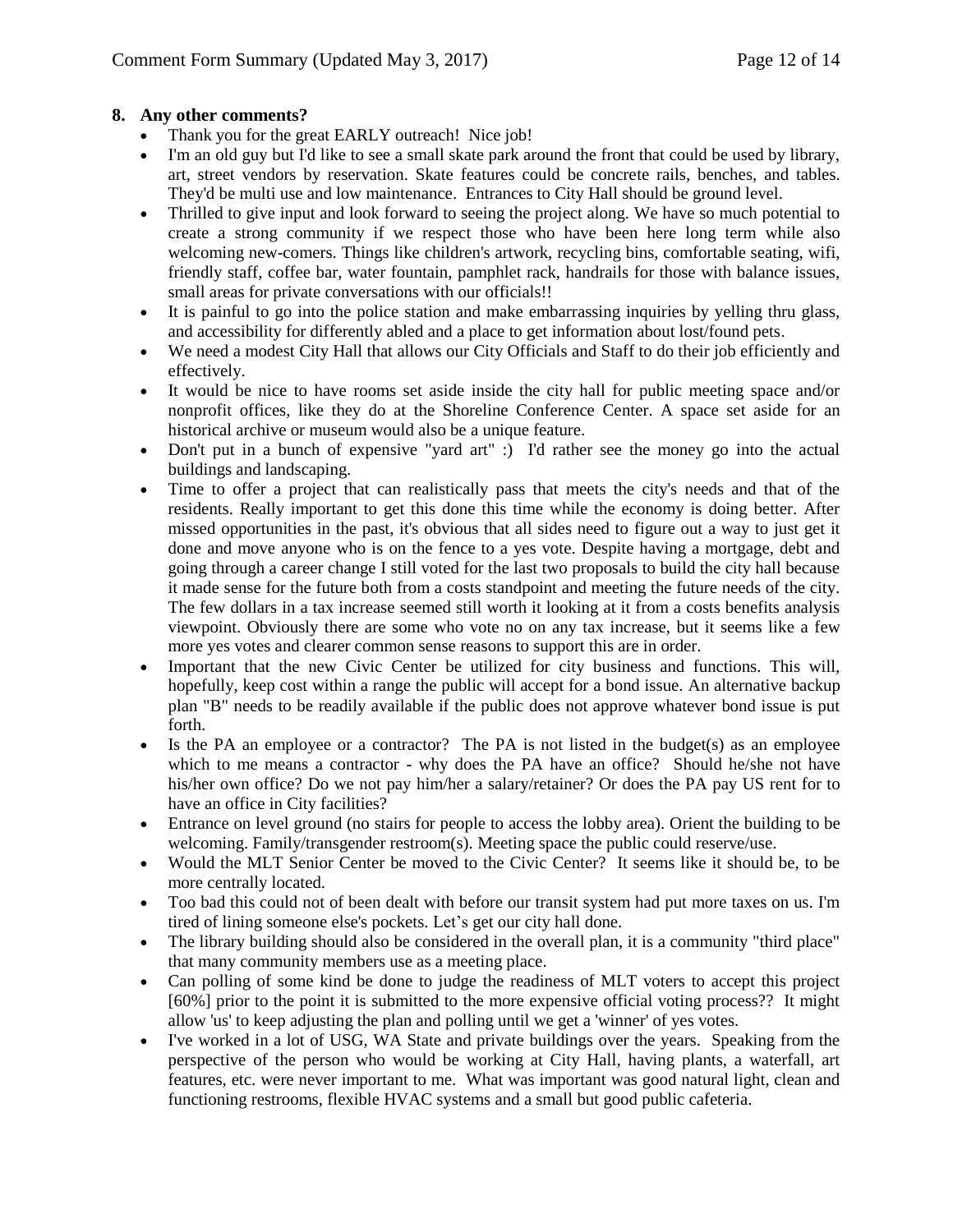## **8. Any other comments? (Continued)**

- City Hall brick and mortar does not reflect on the citizens of MLT, it is all of the people in the building who do so. It's easy to get caught up on the finishing touches but like any construction effort it's the behind-the-scenes guts of the building that matter most. No one wants to go to a public meeting and have it smell like the MLT Post office - stale and moldy. The library does a great job of filling the public rooms - what are the plans to make the most of spaces like the city council chambers?
- We cannot emphasize enough that we have rejected previous civic center measures on account of the amount of 'fluff' that was added and which probably would not have been approved by the voters had they needed their own specific ballot measure. Specific examples included a separate EOC (Seattle's EOC is only activated a few days a year - a city of our size could combine this with council chambers), senior center (versus one or two all-purpose community rooms like the one in the library, that could be reserved/used by all), and amphitheater (the civic center is all about business with the city - get in/get out; not concerts, forums, etc.).
- Space for small coffee and snack concession should be considered. Would be nice for employees and the public. Could be a counter top stand close to the entrance. Might be nice to grab a cup and go outside to watch the people or go to the park.
- We're a small community and don't need to sink money into a fancy project. Keep it functional and adequate space. Use city money on streets, parks.
- A building that is built for flexibility and growth. MLT is growing. Right now the population is aging, so that needs to be considered, but with all the building go on perhaps our population will become more youthful. I'd love to see some solar power. I have voted yes on every single option. I think it's really important to stop paying rent, and I think we have an opportunity to create a public space that will encourage use. Perhaps people will be shopping at the "Rogers" site and realize how easy it would be to walk over and drop off a ballot, or a payment or go to the library. I know people talk about a Farmer's Market, I think we should use the top floor of the parking garage and MLT Transit Center. People can easily drive/park there and on weekends the top floor is not needed for vehicle parking. We must think about multiple usage options. I'd hope there would be a nice break room and private patio for city employees to enjoy away from the public.
- It should be built with the future in mind. Our world is spinning out of control and we'll need space to provide for whatever is in store for us. Hate to go to voters all the time.
- Thank you for soliciting resident  $\&$  nonresident opinions! I appreciate all the work you're putting into this.
- Although I would like to see a design rather unique to MLT, there are many aspects from Shoreline City Hall that are inspiring: the natural light lobby, openness of plan, changing art displays, to name a few. I hope the City chooses to be innovative, creative and welcoming, even if budget is tight.
- The project team needs to stay brutally focused on things to cut. If this were the first go-around, there would still be leeway for dreaming. This is round four and all the stuffing needs to get knocked out of the project. I'm going with the "Rocky" motif here; MLT residents have made it clear we want a lean and mean City Hall, so let's make it happen.
- Re: funding there is short AND long term \$\$\$ we need comparisons how much \$ are we saving to build something that will have high maintenance costs? Keep in mind that with time, \$\$\$ becomes \$ - worthless - the price of everything goes up with time, so remember, EVERYTHING will cost more in 5, 10 years! And that includes the costs of maintenance think a LEED certified (green) building - one that is at least energy net zero; a green, with plants - roof that captures and filters rain water that is captured and used. I think it would be so cool - to have the roof be, at the same time a park! From the air, it would look like a continuation of Veterans Memorial Park! I know - it would cost more - up front, BUT that's where, the benefits will come over the years as a savings and benefits!